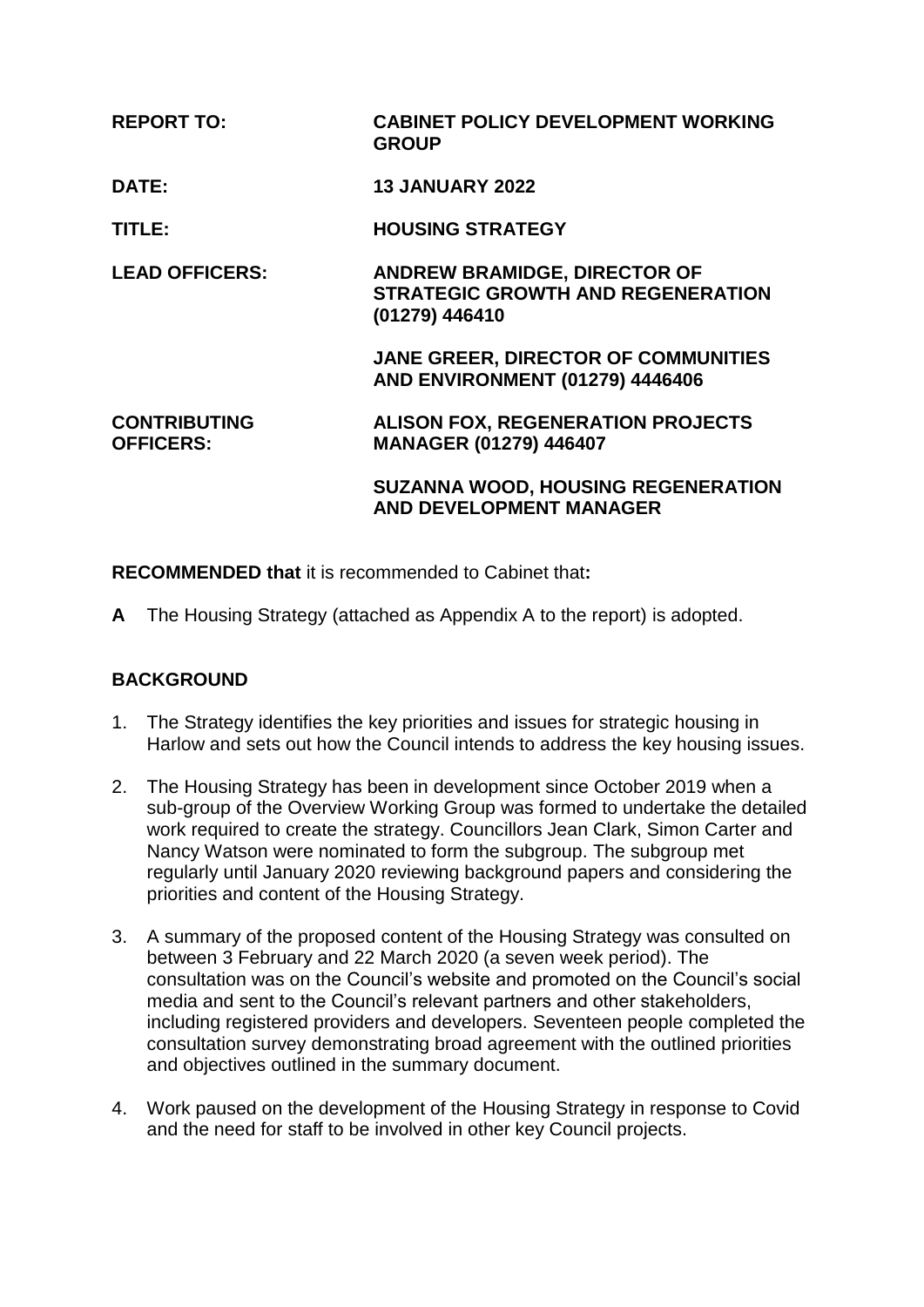5. The Housing Strategy is included as Appendix A of this report. The Housing Strategy incorporates the key issues that the Council will prioritise for the next five years. The Housing Strategy is based on the detailed Evidence Base that covers the issues covered in the Housing Strategy in more depth. The Evidence Base is included as Appendix B for reference.

## **ISSUES/PROPOSALS**

- 6. The Housing Strategy identifies strategic housing priorities for the next five years and beyond. It provides an overarching vision that promotes suitable, accessible and sustainable housing provision, across all tenures to meet the needs of all our residents.
- 7. The four priorities are:
	- a) Creating a suitable supply of new housing to meet local housing needs;
	- b) Addressing the needs of target and vulnerable groups;
	- c) Improving housing in the private sector; and
	- d) Supporting the regeneration of Harlow.
- 8. For each priority background information providing the context within Harlow is provided followed by a series of key actions that the Council will undertake in order to deliver against the priorities.
- 9. For the first priority of creating a suitable supply of housing to meet local housing needs the key issues of ensuring that affordable housing is delivered through the planning system and delivering a programme of Council Housebuilding is highlighted.
- 10. The needs of the homeless, people with disabilities, older people, people under 35 years and key workers are highlighted under the second priority of addressing the needs of target and vulnerable groups.
- 11. Under the third priority of improving housing in the private sector the issues relating to substantial growth in the private rented sector, permitted developments, and affordability issues for local residents of both purchasing a home or renting privately are highlighted.
- 12. The final priority demonstrates how housing can support the regeneration of Harlow. The growth ambitions of the town will be supported through the delivery of the right housing in the right place. The section links to work of the Harlow and Gilston Garden Town and the Town Centre Masterplan. It also demonstrates how housing can help deliver wider social benefits to the residents of the town such as supporting employment and skills opportunities, providing digital infrastructure as well as supporting net zero targets.